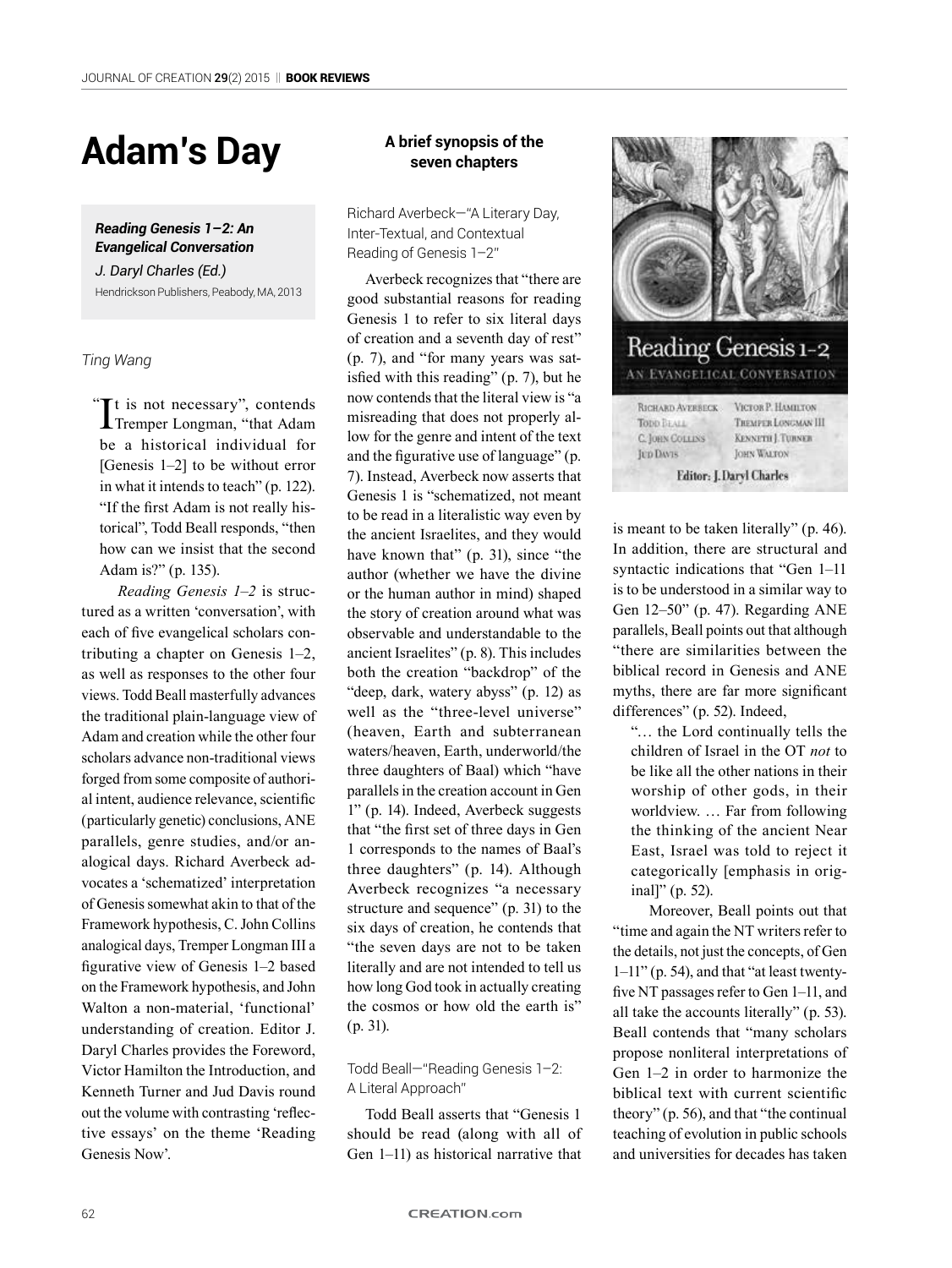its toll. There is more evidence than ever against Darwinian evolution, but many evangelical scholars do not seem to be current on the subject" (p. 57). Beall concludes that "the simplest and correct approach to Gen 1–2 (as well as Gen 1–11) is to take it as a literal, historical account, just as Jesus and the NT writers did" (p. 57).

## John Collins—"Reading Genesis 1–2 with the Grain: Analogical Days"

Collins asserts that Genesis 1–2 should be read "along its own grain" (p. 74) but also "as a part of a larger whole, that is, Gen 1–11" (p. 73). He views the purpose of Genesis 1–11 as providing "history without undue literalism" (p. 77) like the 'prehistory' (p. 77) and 'protohistory' (p. 77) of the Mesopotamians, who based "their stories on what they thought were actual events, albeit told with a great deal of imagery and symbolism" (p. 77). He understands the genre of Genesis 1 as 'exalted prose' (p. 83). Although Collins contends that Genesis 1–2 is one creation account and that "Gen 2 elaborates the events of the sixth day of Gen 1" (p. 82), he states that "the six 'creation days' are not necessarily the first actual days of the universe" or "necessarily the first days of the earth itself" (p. 85), and that based on Framework considerations (particularly Genesis 2:5), Creation Week lasted for "a year or longer" (p. 89). Regarding the meaning of Genesis, "we only need to consider how the farmers and nomadic shepherds who first heard this might have understood it" (p. 86), and "what Moses had in mind when he wrote Gen 1–2" (p. 90).

## Tremper Longman—"What Genesis 1–2 Teaches (and What It Doesn't)"

Longman contends that "the biblical text is not at all interested in telling us how God created the cosmos and humanity" (p. 103). Indeed, "the absence of the sun, moon, and stars until the fourth day means that this pictorial description of creation as taking place during a week is not describing what actually happened" (p. 105). Longman views the creation account as structured as a 'framework':

"… the first three days of creation describe the creation of realms or habitats that are filled by the inhabitants of those realms in days 4 through 6, so that day 4 (sun, moon, and stars) fills day 1 (light and darkness), day 5 (birds and fish) fills day 2 (sky and sea), and day 6 (animals and humanity) fills day 3 (land)" (p. 105).

Regarding authorial intent, Longman writes, "it is important to recover the ancient context of a biblical text in order to understand its message according to its original intention" (p. 107). He views "two different accounts of creation" in Genesis 1–2, and states that "the most striking difference between Gen 1 and Gen 2 is in the area of the sequence of creation" (p. 108). Genesis "intends to teach us much about the nature of God, humanity, and the world, but not about how God created creation, including the sequence of creation" (p. 108). Indeed, "the intense use of obviously figurative language, the lack of sequence between the two creation accounts, and the text's pervasive interplay with ANE creation accounts indicate that we are not getting a literal or precise depiction" of creation (p. 109). Longman, identifying himself as "an advocate of theistic evolution," urges "responsible exegetes" to "go back and reconsider traditional interpretations in light of scientific discoveries and theories" (p. 121).

## John Walton—"Reading Genesis 1 as Ancient Cosmology"

Walton asserts that "the Bible, though written for us and all humanity, was not written to us" (p. 141). In order to properly understand Scripture we must "understand the words as an Israelite would have understood them; that we think of the cosmos the way that an Israelite would have thought of it" (p. 141). Indeed in Walton's view, "the biblical author is approaching cosmology in a way that was familiar in the ancient world and not at all the way we would approach cosmology" (p. 152). From this perspective, "the interest of the text is functional throughout, with no interest in material origins" (p. 150). He contends that "Hellenism obliterated ANE ways of thinking" and, as a result, the "intertestamental literature, the NT, and writings of both the Church Fathers and rabbis all suggest a material understanding of Gen 1" (p. 157) erroneously. Walton also posits that "in Gen 1–2 the cosmos is viewed as sacred space [or temple] in which God rests" (p. 160).

## Kenneth J. Turner—"Teaching Genesis 1 at a Christian College"

Turner observes that the controversy over Genesis has "only intensified since mapping of genome in 2001" (p. 188) and contends that "interfacing the Bible with modern science … should be viewed as a hermeneutical issue not one about ultimate allegiance or authority". In addition, "scientific understanding has rightly influenced re-examination and reinterpretation of several biblical descriptions" (p. 202). He states that in order to properly understand Genesis 1, "we must seek to enter the verbal and conceptual world of ancient Israel to find out how they spoke and thought about the interrelationships of deity, humanity, and the rest of creation" (p. 201). Nonetheless, with regard to Genesis 1, Turner writes: "Why would the moon be called a 'light' anyway, since we know from modern science that the moon only reflects the light from the sun? Why are the stars given a tertiary position? Isn't the sun a star?" (p. 198). With respect to authorial intent, Turner asserts that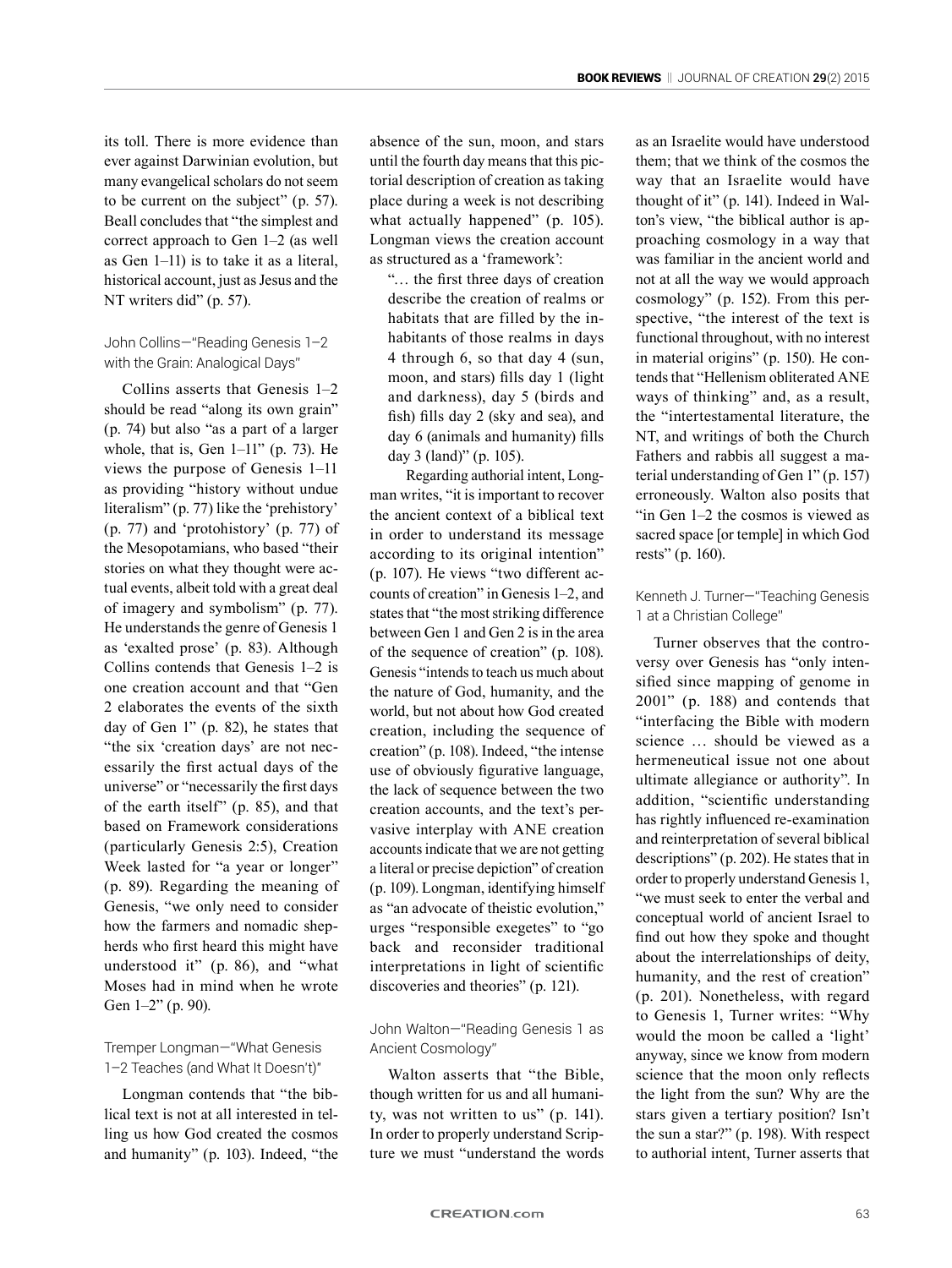"the reader should assume that the human authorial intent approximates, or serves as the starting point for, the divine intent" (p. 200). In sum, "it is difficult to match the description and terms of days 1 and 4 with the world as we (and ancient Israel) know it, both phenomenologically and scientifically" (p. 198).

# Jud Davis—"Unresolved Major Questions: Evangelicals and Genesis 1–2"

With regard to theology and exegesis in general, Davis observes that "everyone missed it before me" is a problematic position (p. 215) and that "there is no paleo-orthodox support for the view that Gen 1–3 should be interpreted to allow for long periods of time" (p. 216). Davis asserts that "if Jesus taught a view, I am bound to follow that view" (p. 211), and that "a prima facie case appears for understanding Jesus' teaching: he

excludes the idea of the evolution of Adam and Eve from previous biological ancestors, and he positions their creation chronologically near the beginning of the universe" (p. 210; see figure 1). He concurs that "if therefore Christ was a historical individual, Adam himself must have been historical" (p. 213). Davis contends that any DNA similarities recognized by modern studies indicate a common Designer (p. 227). With respect to authorial intent, Davis notes a distinction between the "foreshadowed meaning" and the "initial meaning of Gen 1–2" (p. 230). For instance, "Gen 1–3 contains elements meant to foreshadow Christ and the new covenant" (p. 230) as revealed in Ephesians 5:31–32. Moreover, "is the chosen seed of the woman, which is initially Seth, meant [to the human author and the initial audience] to foreshadow the greater seed of Abraham and then ultimately David and even David's heir, Christ?"

## **Some recurring topics**

Genetics and genomics

"What is one to make", Victor Hamilton inquires in the introduction to Reading Genesis 1–2, "of the conclusions of the mapping of the human genome project (under the direction of the cutting-edge scientist and evangelical believer Francis Collins) that the human race began with a colony of ten thousand and not with one male human and one female human?" (p. 3). Longman asserts: "Biologists now tell us that the origins of humanity do not go back to a single pair but rather to a breeding population of about ten thousand individuals. This conclusion raises the question of the historical Adam" (p. 121).

But how firm is this conclusion? The hypothetical breeding population of ten thousand derives from a landmark 1998 paper.<sup>1</sup> It is worth pointing out that the very first sentence



**Figure 1.** Michelangelo's "The Creation of Adam".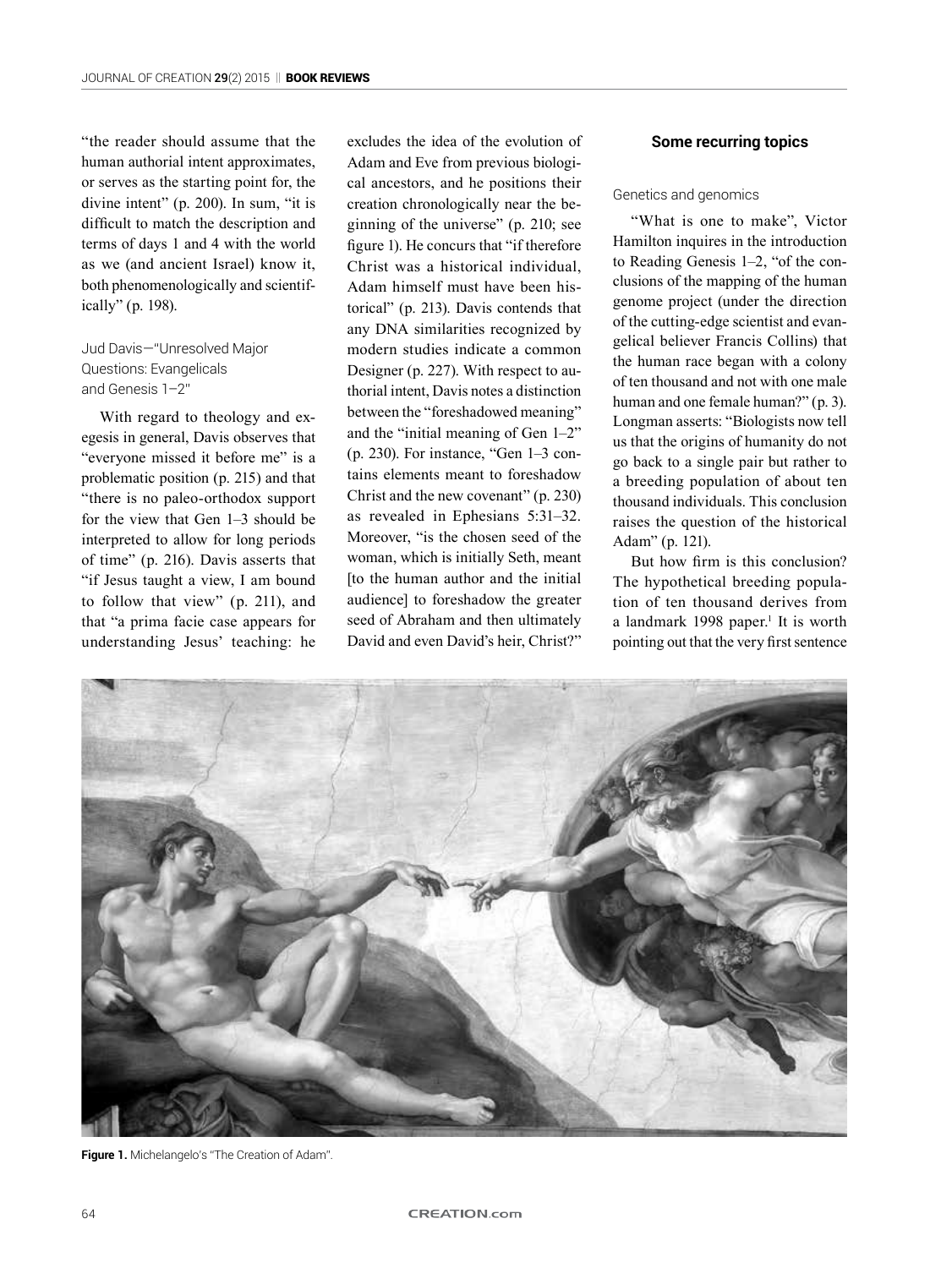of the article after the abstract is: "When and where did humans evolve?" and that the methodologies and mathematical calculations utilize variables based on this assumption. Logically, the values chosen for the variables cannot prove evolution since they first presume it. As the first sentence demonstrates, the possibility of the biblical Adam is eliminated right from the gate, so it should not surprise us that the subsequent inferences, estimates, implications, and calculations yield a result entirely unfavourable to Adam. Even so, Longman posits that "the mapping of the human genome … has produced, according to my Christian friends who are research biologists, overwhelming evidence in favor of evolution [emphasis added]" (p. 121). Let the reader note that the hypothesis of ten thousand breeders, rather than proving evolution, is itself founded upon evolutionary presuppositions.<sup>2</sup>

#### Copernicus

Although it is widely asserted that Copernicus proved empirically that the earth revolves around the sun, the simple fact is that he did not. Copernicus first assumed that the earth revolves around the sun, and then tailored his mathematical model to fit. As he points out toward the end of his monumental *De revolutionibus orbium coelestium*, "we have indicated to the best of our ability what power and effect the assumption of the revolution of the Earth has in the case of the apparent movement in longitude of the wandering stars and in what a sure and necessary order it places all the appearances".3 South African cosmologist George Ellis, in a 1995 *Scientific American* interview*,* asserts that:

"… people need to be aware that there is a range of models that could explain the observations ... . For instance, I can construct you a spherically symmetrical



**Figure 2.** Copernicus' renowned heliocentric diagram.

universe with Earth at its center, and you cannot disprove it based on observations … you can only exclude it on philosophical grounds. … What I want to bring into the open is the fact that *we are using philosophical criteria* in choosing our models. A lot of cosmology tries to hide that."4

Nonetheless, throughout *Reading Genesis 1–2,* Copernicanism is referred to not only as fact, but also occasionally as hermeneutical principle. For instance, Kenneth Turner, in his penultimate chapter "Teaching Genesis 1 at a Christian College", regards Copernicanism "as a prelude and parallel to understanding the days of creation in Genesis" (p. 202, note 29). Similarly, Longman writes: "Everyone today recognizes the error of the church at the time of Galileo in constraining its scientists' understanding of cosmology. Are we at a similar transitional moment in connection to evolution?" (p. 129). Likewise, Walton writes: "Sometimes new advances in science do make us go back to the biblical text to see if we have been working on some wrong assumptions. Otherwise we would still believe that the sun revolved around the earth" (p. 72).

But let the reader note that, as Ellis indicates above, Copernicus' cosmology has a philosophical rather than empirical basis. The 'Copernican revolution' was not, as Longman contends, an epochal instance of "science purifying religion" (p. 119), but rather the ascendancy of a particular philosophical worldview. It is plausible that Copernicus was deeply affected by the Hermetic writings that were first made available to Europe in Latin two years before he was born (these writings were extremely influential among the intellectuals of Copernicus' day). It is worth pointing out that in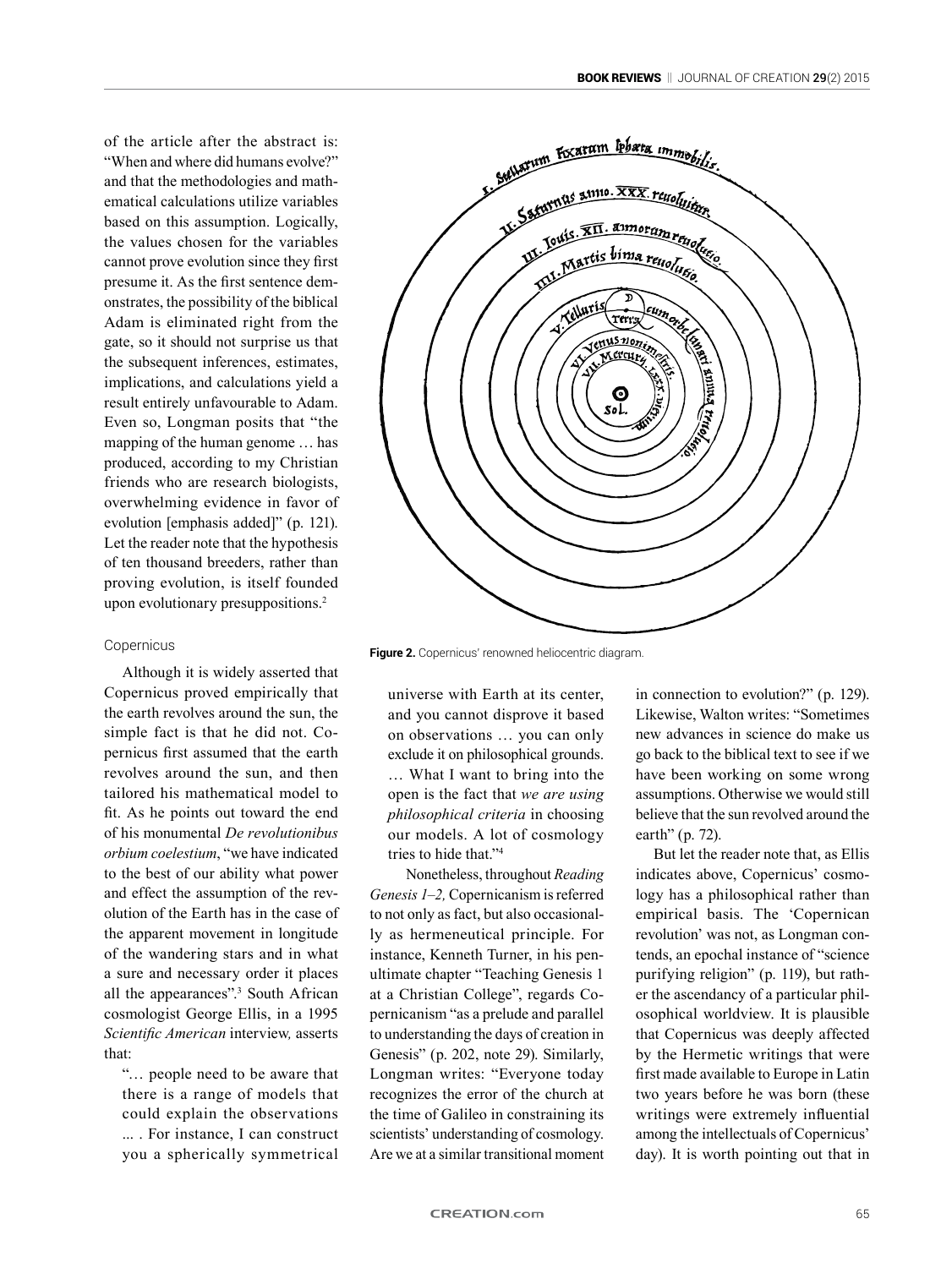*De revolutionibus*, 1) Copernicus references Hermes Trismegistus (the latter name spelled without the first 's') reverently beneath the renowned heliocentric diagram (figure 2) and 2) Copernicus' heliocentric model matches the antecedent hermetic model *exactly*, from the sun unmoving at the very centre of the universe to the circular orbits, to the "sphere of the fixed stars". *Hermetica* XVI, written long before Copernicus' day, contends that "the sun is situated at the centre of the cosmos, wearing it like a crown"5 and that "around the sun are eight spheres that depend from it: the sphere of the fixed stars, the six of the planets, and the one that surrounds the earth".6 To my mind, this could amount to more than mere coincidence. Moreover, scientists from Hubble to Hoyle to Einstein to Hawking to Krauss have all admitted the overall lack of empirical, observational, and numerical proof for the Copernican position.

#### The Framework interpretation

Another recurring topic in *Reading Genesis 1–2* is the Framework interpretation, which derives from the work of Arie Noordtzij in the 1920s.<sup>7</sup> The Framework interpretation regards the six days of Genesis 1 as a nonliteral and non-sequential arrangement of creation events aligned topically within two parallel triads of figurative 'days'— rulers (days 1–3) positioned alongside realms (days 4–6). There are several exegetical problems with the hypothesis, among them that, as Beall indicates:

"… the so-called pattern between days 1–3 and 4–6 does not hold up well under scrutiny. For instance, the 'lights' of day 4 are put in the 'expanse' created on day 2, not day 1; the sea creatures of day 5 were told to fill the 'water in the seas' created on day 3, not day 2; and man was created on day 6 to rule over the land animals (also created on day 6) and sea creatures and birds (created on day 5), not over the vegetation created on day 3" (p. 133).

Moreover, the plants mentioned in Genesis 2:5 (the verse which Meredith Kline considers the *crux interpretum* of the Framework interpretation and the "decisive word" against the straightforward reading of Genesis<sup>8</sup>) do not selfevidently comprise a merism (such as David's "when I sit and when I rise" in Psalm 139), which would represent all vegetation. Rather, the "shrub" ( $\bar{w}$ *sîach*) is a desert shrub (the word occurs not in Genesis 1 but three other times in the Hebrew bible, all in contexts of dessication and desperation) and the phrase "plant of the field" (עֵשֶׁב הַשָּׂדֶ *'ēseb hassādeh*) also appears not in Genesis 1 but rather next in Genesis 3 as a component of the curse upon Adam (and thrice more during the Exodus plagues upon Egypt). The terminology and phrasing regarding vegetation in Genesis 2:5 do not plausibly encompass the lush fruit trees of Genesis 1 and instead more feasibly describe certain post-Fall plants which recur in contexts of toil, anguish, and disaster. Lexically and contextually, it is likely that Averbeck is correct in asserting: "These verses [Genesis 2:5–6] were meant to tell the Israelites that the conditions before the fall were not the same as after the fall. The struggle for existence that the curses in Gen 3 imposed was not a part of the original circumstances of humanity" (p. 29).

In addition, the Framework perspective on Genesis 2:5 necessitates that the first verb in Genesis 2:6 is translated with an 'inceptive nuance', such as: "So a rain-cloud began to arise from the earth. …"9 Mitchell Dahood considers 'rain-cloud' a 'tentative definition' based on his comparison of two calendars from Tel Mardikh/Ebla,<sup>10</sup> and implementation of this translation into biblical Hebrew includes understanding the preposition ' $\dot{\gamma}$ '(le) in Job 36:27 as 'from' rather than 'to'—which is

potentially problematic, but let us not digress. Kline explains that, "the first verb [in Genesis 2:6] is a Hebrew imperfect and the inceptive nuance—'began to'—is legitimate for that form and is *required in this* case if verse 6 is not to neutralize the first clause in verse 5b".<sup>11</sup>

But this translation requirement violates the principles of biblical Hebrew syntax, for the first verb of Genesis 2:6 occurs within a circumstantial clause  $(waw + \text{noun} + \text{verb}:$ וְאֱד יַעֲלֶה), which as Gesenius pointed out long ago, "always describes a state contemporaneous with the principle action" (§141e)—a conclusion not supplanted, but indeed strengthened, by subsequent investigations into ancient Semitic syntax. In other words, the biblical Hebrew circumstantial clause does not communicate 'so' or 'then' or 'next'—events logically/temporally subsequent—which would instead be expressed by the Hebrew narrative preterite. Nonetheless, the Framework perspective requires the circumstantial clause in 2:6 to denote *subsequent* rather than contemporaneous action, since in order to maintain the Framework exegesis of 2:5, there cannot already be water available for vegetation to grow. The Framework rendering of Genesis 2:5–6 conflicts with the foundational principles of biblical Hebrew syntax.

#### Genre

Also recurring throughout *Reading Genesis 1–2* is the question of genre. Averbeck asserts that "Gen 1–2 constitute observational cosmogony and cosmology" (p. 31). Beall identifies Genesis as "narrative prose" (p. 49). Collins considers the creation account to be "exalted prose" (p. 83), whereas Longman opts for "theological history" (p. 110) and Turner for "doxological narrative" (p. 191). Walton asserts that "it is not important to label the genre (at least according to modern categories)" (p. 145), although he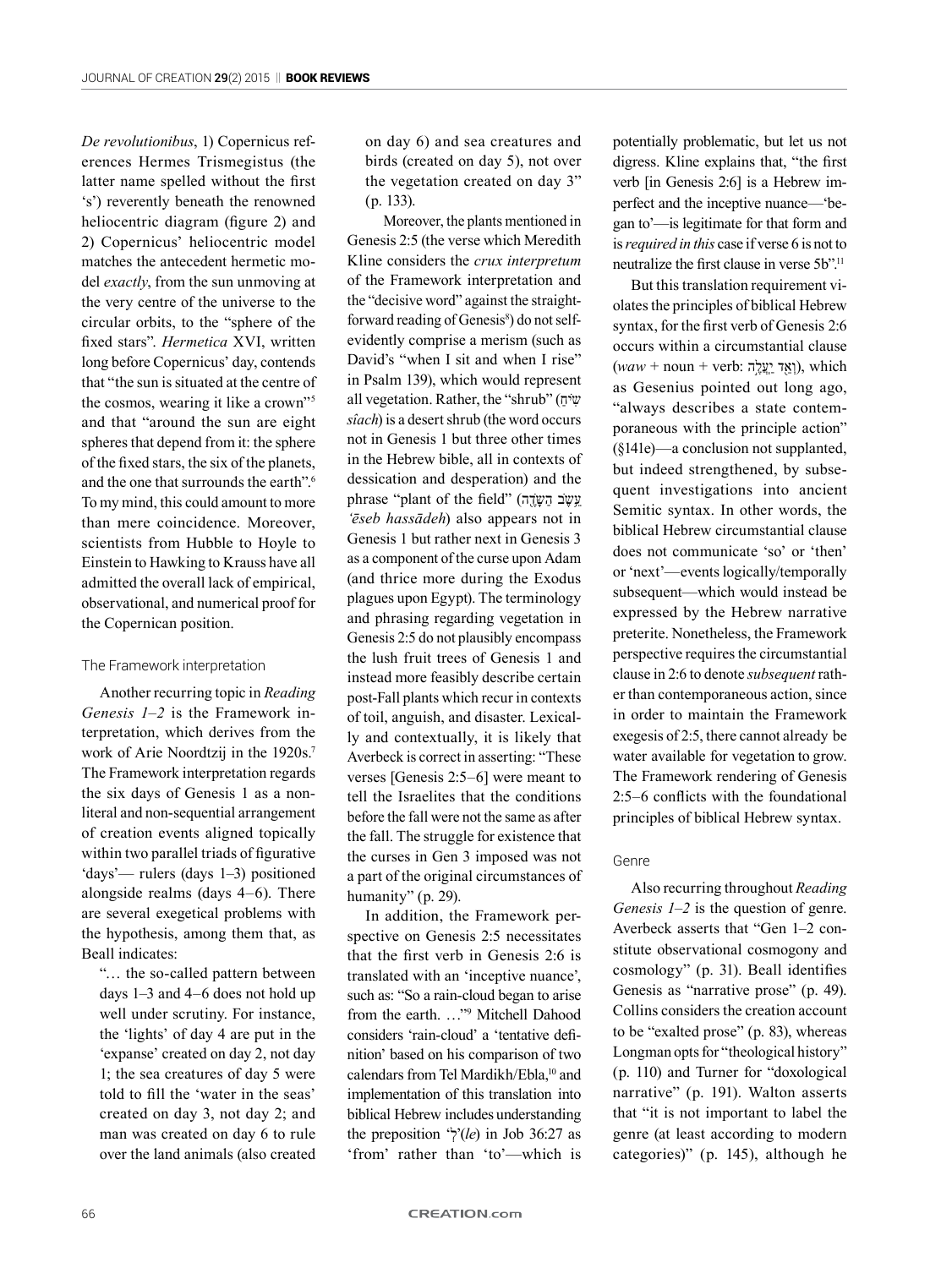considers Genesis to be "narrative" (p. 145) and "cosmology" (p. 145).

Genre theory is certainly not an 'exact science' and from ancient times it has been widely acknowledged that a text can simultaneously occupy more than one genre category—for instance, Aristotle considered the *Iliad* to be both epic and tragedy (*Poetics*, §24). With regard to Genesis, Beall points out that "there is no convincing genre category into which Gen 1 fits" (p. 62) and that "subjective genre definitions run the risk of assuming the conclusion and engaging in confirmation bias" (p. 177). In light of the Hebrew verbal syntax (Beall indicates that Genesis 1 contains 50 narrative preterites distributed among 31 verses), it is widely agreed by biblical scholars that Genesis 1–2 is narrative prose, but as Walton correctly points out, "proving it is narrative falls short of therefore identifying it is historical" and that even "as narrative prose, there are still a lot of genre options" (p. 70).

Nonetheless, Beall demonstrates exegetically that "Jesus and the NT writers" understood Genesis 1–2 "as a literal, historical account" (p. 57). To my mind, Beall's discussion of New Testament views on Genesis 1–2 (pp. 53–56) is of exceeding importance and merits close study and reflection. As Davis astutely points out: "If Jesus taught a view, I am bound to follow that view" (p. 211). And yet, significantly, there is but one (!) New Testament citation in the four major non-literal chapters combined. I think that for proper biblical exegesis, it is crucial to remain consistent with what Scripture says about itself.

Instead, in some cases, the opposite seems to be true—for instance, in advocating his non-material view of Genesis creation, Walton writes: "I contend that Gen 1 has chosen to provide an account of functional origins, as would be typical in the ancient world, rather than an account of material origins," but "a perusal of intertestamental literature, *the NT*, and writing of both the church fathers

and rabbis all suggest a material understanding of Gen 1, at least in part [emphasis added]" (pp. 156–157). Walton, it seems, is stating that his functional view of Gen 1 is correct and that the material (in part) view of the New Testament is incorrect. Let the reader be aware of the implications of such a position.

#### Audience relevance

Also recurring throughout *Reading Genesis* is the concept of 'audience relevance'. John Walton asserts, "we must understand the words [of Genesis] as an Israelite would have understood them" (p. 141).

One obvious difficulty with this 'relevance' approach to Scripture is that we are simply not ancient Israelites, and thus any assertions as to what an ancient Israelite may or may not have known (insofar as these ideas are unexpressed in the biblical text) are speculative, and can lead to hermeneutical errors. For instance, Collins, in considering the use of the word 'kind' in Genesis 1, writes: "Now, the word 'kind' is not the same as 'species', nor is it even the question about whether one kind can turn into another. We only need to consider how the farmers and nomadic shepherds who first heard this might have understood it" (p. 86). But why are the farmers and nomadic shepherds all we need to consider? Surely God knew indeed ordained—that his future people would also need Genesis to construct a worldview. Moreover, what if farmers and nomadic shepherds did sometimes wonder whether a sheep could give birth to something else?

Similarly, in defending his 'analogy' view of the seven days of Genesis 1, Averbeck writes: "The chapter is schematized, not meant to be read in a literalistic way even by the ancient Israelites, and they would have known that" (p. 31). But how does Averbeck know what the ancient Israelites would have known about schematization? In a similar way, John Walton, advocating his view of 'functional' rather than 'material' creation in Genesis 1 writes, "why should Israel be interested in material origins when no one else in the ancient world was?" But what if Israel, uniquely chosen by a unique God, was also granted a unique answer regarding material origins—after all, even to the current day there is no logically compelling non-biblical answer to "where did everything come from?" (Lawrence Krauss effectively redefines 'nothing' as 'something' in his 2012 *A Universe From Nothing.*) Beall points out that "most of the terms" in Genesis 1 "are quite normal (words for heaven, earth, water, darkness, light, day, evening, morning, birds, fish, sea, man, beasts, and so forth)" (p. 97) and universal, suggesting that the creation account was not merely intended for a specific ancient Near Eastern generation.

Walton contends that "the Bible, though written *for* us and all humanity, was not written *to* us" (p. 142, my emphasis). Although certain parts of Scripture are addressed to specific individuals or groups, the book of Genesis contains elements clearly identified in Scripture as addressed to people across the ages. For instance, in Galatians 3, Paul writes: "The promises were spoken to Abraham and *to* his seed … . If *you* belong to Christ, then *you* are Abraham's seed, and heirs according to the promise" (Galatians 3:16, 29, my emphasis). It is clear that the Abrahamic promises are spoken directly *to,* and not merely *for*, the heirs across time. In addition, Jesus, when asked about divorce, responds (to people who lived thousands of years after Moses): "What did Moses command *you*?" (Mark 10:3, my emphasis), citing Genesis 1 and 2 in his answer, and demonstrating that the creation account carries direct and diachronic covenantal consequences.

#### Authorial Intent

Related to the concept of 'audience relevance' is that of 'authorial intent'.